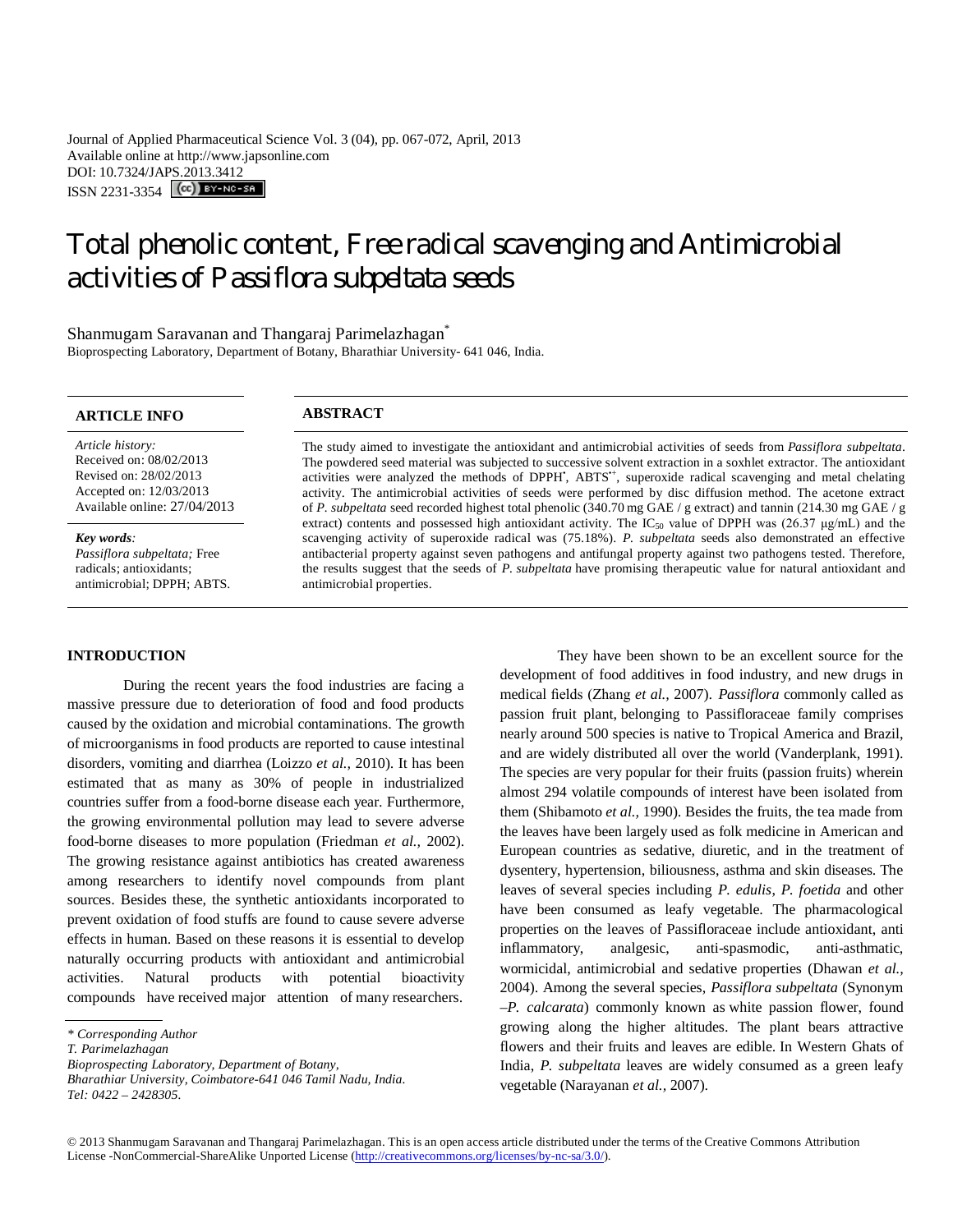A coumarin derivative, cyanogenic glycosides-barterin have been isolated in the *P. subpeltata* and the compound was found to possess sedative, anti-plasmodic and antimicrobial properties (Montgomery, 2008). Besides the above said compounds in the genus *Passiflora*, no reports are available revealing the antioxidant and antimicrobial potential of *P. subpeltata* seeds. Hence the present study aimed to investigate the free radical scavenging and antimicrobial properties of *P. subpeltata* seeds.

# **MATERIALS AND METHODS**

#### **Chemicals**

Potassium ferricyanide, ferric chloride, 2,2- diphenyl-1 picryl-hydrazyl (DPPH), potassium persulfate, 2,2'-azinobis(3 ethylbenzothiozoline-6-sulfonic acid) diammonium salt (ABTS), 6-hydroxy-2,5,7,8-tetramethylchroman-2-carboxylic acid (Trolox), 3-(2-pyridyl)-5,6-bis (4-phenyl-sulfonic acid)-1,2,4-triazine (Ferrozine), ferrous chloride, ammonium thiocyanate, ferrous ammonium sulfate, ethylenediamine tetracetic acid (EDTA) disodium salt, trichloroacetic acid (TCA), butylated hydroxytoluene (BHT), butylated hydroxyanisole (BHA) and ampicillin were obtained from Himedia and Sigma. Petroleum ether, chloroform, acetone, methanol and all the culture media were purchase from Himedia. All other reagents used were of highest purity and analytical grade.

# **Preparation of extracts**

The fruits of *P. subpeltata* were collected from Western Ghats of Tamil Nadu, India. The seed were separated from the fruits and shade dried, the seed was powered by mixer grinder the powdered material of seed was successively extracted in hot percolation method by using soxhlet extractor with different organic solvents like petroleum ether, chloroform, acetone and methanol. The different solvent extracts were concentrated using rotary vacuum evaporator (Yamato BO410, Japan) and then dried. The extracts thus obtained were used directly to assess the antioxidant potential through various *in vitro* assays.

# **Quantification of total phenolics content tannins**

The total phenolic content of different solvent extract of seed was quantified by Folin ciocalteu method described by Siddhuraju and Becker (2003). The analysis was performed in triplicate and the results were expressed as Gallic acid equivalents.

# **Quantification of tannins content**

Tannin content of plant extract was estimated the method described by Siddhuraju and Manian (2007). The plant extract was treated with the polyvinyl polypyrrolidone (PVPP), and the tannin content was quantified by Folin ciocalteu method. The analysis was performed in triplicate and the results were expressed as Gallic acid equivalents.

# **Quantification of flavonoid content**

The quantification of flavonoid content was determined according to the method described by Zhishen *et al.,* (1999). A 0.5

ml of different solvent extract of seed was mixed with 2 mL of distilled water and  $0.15$  ml of 5% NaNO<sub>2</sub> solution. After 6 min,  $0.15$  mL of 10% AlCl<sub>3</sub> solution was added and allowed to stand for 6 min, and then 2 mL of 4% NaOH solution was added to the mixture. Immediately, water was added to bring the final volume to 5 mL, and then the mixture was thoroughly mixed and allowed to stand for another 15 min. Absorbance of the mixture was determined at 510 nm versus water blank. The analysis was performed in triplicate and the results were expressed as rutin equivalent (RE).

#### **Ferric reducing antioxidant power (FRAP) assay**

The ferric reducing antioxidant capacity of different solvent extracts of *P. subpeltata* seed was estimated by the method described by Pulido *et al.,* (2000). Freshly prepared FRAP reagent (900  $\mu$ L) was taken and incubated at 37 °C, then mixed with 90  $\mu$ L of distilled water and 0.1 ml of test sample or methanol (for the reagent blank). The test samples and reagent blank were incubated at 37 ºC for 30 min in a water bath. At the end of incubation, the absorbance readings were taken immediately at 593 nm, using a spectrophotometer. Methanolic solutions of known Fe (II) concentration, ranging from 100 to 2,000  $\mu$ mol/L, (FeSO4·7H<sub>2</sub>O) were used for the preparation of the calibration curve. The FRAP value is expressed as mmol/L Fe (II) equivalent/mg extract.

### **Metal chelating activity**

The chelation of metal ions by different solvent extracts of *P. subpeltata* seed were done as proposed by the method Dinis *et al.,* (1994). Briefly the extract samples (100 μL) were added to a solution of 2 mmol/L FeCl<sub>2</sub> (0.05 mL). The reaction was initiated by the addition of 5 mmol/ L ferrozine (0.2 mL) and the mixture was shaken vigorously and left standing at room temperature for 10 min. Absorbance of the solution was then measured spectrophotometrically at 562 nm. The chelating activity of the extracts was evaluated using EDTA as standard. The results were expressed as mg EDTA equivalent/g extract.

#### **DPPH radical scavenging activity**

Radical scavenging activity of different solvent extracts of *P. subpeltata* seed was measured by DPPH radical scavenging method, described by Blois, (1958).  $IC_{50}$  values of the extract i.e., concentration of extract necessary to decrease the initial concentration of DPPH by 50% was calculated.

#### **ABTS cation radical scavenging activity**

The total antioxidant activity of the plant extract was measured by ABTS radical cation decolorization assay according to the method of Re *et al.,* (2000). ABTS radical was generated by reacting 7 mM ABTS aqueous solution with 2.4 mM potassium persulfate in the dark for 12-16 h at room temperature. Proceeding to assay, this ABTS was diluted with ethanol (about 1: 89 v/v) and equilibrated at 30 °C to give an absorbance at 734 nm of 0.70  $\pm$ 0.02. The concentration of extracts that produced between 20- 80% inhibitions of the blank absorbance was determined and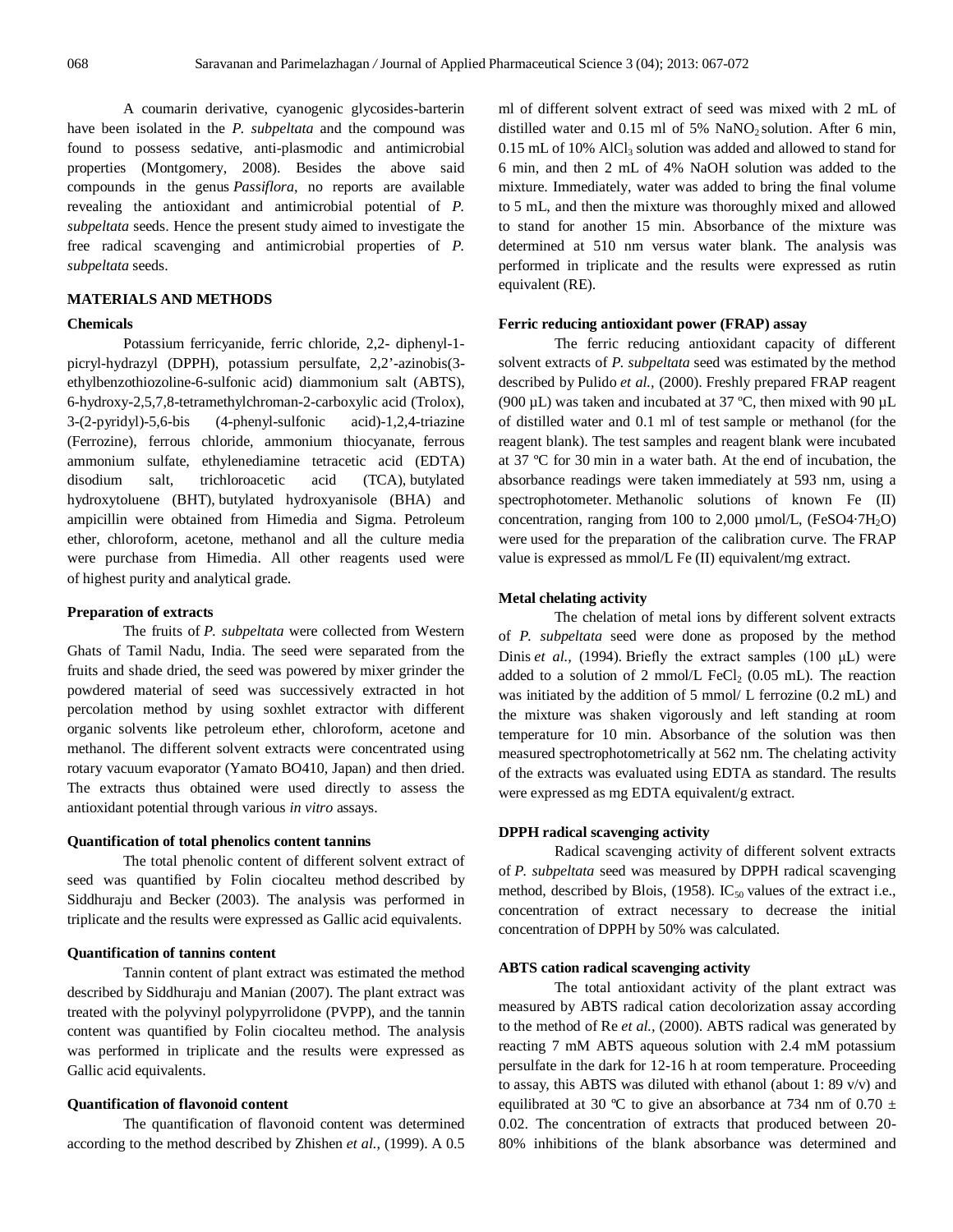adapted. After the addition of 1 mL of diluted ABTS**•+** solution to 20  $\mu$ L of seed or Trolox standards (final concentration 0-15  $\mu$ M) in ethanol, absorbance was measured at 30 ºC exactly 30 min after the initial mixing. The unit of total antioxidant activity (TAA) is defined as the concentration of Trolox having equivalent antioxidant activity expressed as µM/g sample extract as dry matter.

# **Superoxide radical scavenging activity**

The assay was based on the capacity of the plant extract to inhibit formazan formation by scavenging superoxide radicals generated in riboflavin–light–NBT system as described by Beauchamp and Fridovich, (1971). The analysis was performed in triplicate. The inhibition percentage of superoxide radical generation was calculated using the following formula.

$$
\% inhibition = \frac{Control OD - Sample OD}{Control OD} \times 100
$$

#### **Antimicrobial activity**

Different solvent extract of *P. subpeltata* seed were separately tested adjacent to a group of pathogenic micro organism including Gram-positive bacteria's *Streptococcus faecalis, Streptococcus pyogenes, Bacillus subtilis* and Gram-negative bacteria's *Klepisella pneumoniae, Salmonella paratyphi, Salmonella typhi A, Salmonella typhi B* and pathogenic fungus *Candida albicans* and *Aspergillus niger.* The pure bacterial and fungal strains were obtained from the PSG Medical College and Hospital, Coimbatore, Tamil Nadu, India. Bacterial strains were cultured for 24 h at 37ºC on nutrient agar (NA, Himedia, India), while the fungal strains were cultured for 24 to 48 h at 37ºC using potato dextrose agar (PDA, Himedia, India).

#### **Disc diffusion method**

Different solvent extract of *P. subpeltata* seed were dissolved in respective solvents, to a final concentration of 10mg/mL. The antimicrobial test was carried out by NCCLS disc diffusion method (1971). Briefly, 100 μL of suspension containing approximately  $10^8$  colony form units (CFU)/mL of bacterial cells and  $10^4$  cells/mL of fungal cells were spread on to nutrient agar (NA) and potato dextrose agar (PDA) medium, respectively. For the antimicrobial test, paper discs (6 mm diameter) were separately impregnated with 15 μL of the 300 mg/mL plant extracts (4500 μg/disc) and placed on the inoculated agar. For the positive control, paper discs were impregnated with  $(15 \mu L)$  of ampicillin (4500 μg/disc) dissolved in both types of solvents used. Negative controls were prepared using the same solvents employed to dissolve the plant extracts. For the antifungal test, *P. subpeltata*  seed extracts were dissolved in their respective solvents to a final concentration of 10 mg/mL. Paper discs were impregnated with 30 μL of the 10 mg/mL extracts (300 μg/disc) and placed onto the inoculated agar. As a positive control, ampicillin was prepared by dissolving it in both solvents used to a final concentration of 1 mg/mL. Paper discs for the positive control were impregnated with 30 μL of ampicillin (30 μg/disc). Negative controls were prepared

again using the same solvents employed to dissolve the plant extracts. Plates were incubated at 37º C for 18-24 h for bacterial strains and for 24-48 h for fungal strains. Antimicrobial activity was assessed by measuring the diameter of the growth inhibition zone (IZ) in millimeters (including disc diameter of 6 mm) for the test organisms compared to controls.

#### **Statistical analysis**

The results were expressed as mean ±standard error mean (SEM). Statistical analysis was carried out by analysis of variance (ANOVA) followed by Duncan's test.  $P < 0.001$ , 0.01 and P < 0.05 were considered as indicative of significance as compared to the control group using the statistical software, SPSS, version-17.0.

#### **RESULT AND DISCUSSION**

#### **Total phenolics, tannin and flavonoid contents**

The results of total phenolics, tannin and flavonoid content of *P. subpeltata* seed are presented in table 1. The acetone extract of seed recorded highest amount of total phenolic (340.70 mg GAE/g extract), tannin (214.30 mg GAE/g extract) and flavonoid (287.33 mg RE/g extract) content. However, the methanol, petroleum ether and chloroform extracts also recorded moderate amounts of total phenolics, tannin and flavonoid contents. Enormous integers of *in vitro* methods have been performed to determine the effectiveness of natural antioxidants whichever as pure compounds or as crude plant extracts. Antioxidant compounds act by several mechanisms. The polyphenols and the diverse group of phenolic compounds (flavonoids, anthocyanins, phenolic acids, etc.) derived from plants acquire an idyllic structural chemistry for scavenging free radicals. Antioxidative properties of polyphenols arise from their high reactivity as hydrogen or electron donors from the ability of the polyphenols which derive radical to stabilize and delocalize the unpaired electron (chain-breaking function) (Chanda *et al.,* 2009). The total amount of phenolic, tannin and flavonoid content present in seed of *P. subpeltata* were found to be higher in the acetone extract. Calderon *et al.,* (2011) reported earlier the *P. mollissima* fruit contains (635±2.71mg GAEs/100g extract) of phenolics. When compared to *P. mollissima* the seed of *P. subpeltata* possess an incredible amount of phenolic contents (340.70 mg GAE/g extract).

**Table. 1:** Total phenolic tannin and flavonoid contents of *P. subpeltata* seed.

| S.No | Sample     | <b>Total</b><br>phenolics<br>$(GAE \, mg/g)$<br>extract) | Tannin(GAE<br>$mg/g$ extract) | <b>Flavonoids</b> (R)<br>$E$ mg/g<br>extract) |
|------|------------|----------------------------------------------------------|-------------------------------|-----------------------------------------------|
|      | Petroleum  | $122.90c \pm 1.89$                                       | $31.90c \pm 1.32$             | $228.33b \pm 2.31$                            |
|      | Ether      |                                                          |                               |                                               |
| 2    | Chloroform | $137.90h + 3.52$                                         | $67.90h + 5.02$               | $128.00c \pm 1.00$                            |
| 3    | Acetone    | $340.70a + 4.95$                                         | $214.30a + 2.95$              | $287.33a \pm 1.08$                            |
| 4    | Methanol   | $115.70d \pm 3.60$                                       | $60.23b + 2.93$               | $231.31b + 1.50$                              |
|      |            |                                                          |                               |                                               |

Values are means of three independent analyses  $\pm$  standard deviation (n = 3). Mean values followed by different superscript letters indicate significant statistical difference (a - *P*<0.001, b - *P*<0.01 and c - *P*<0.05).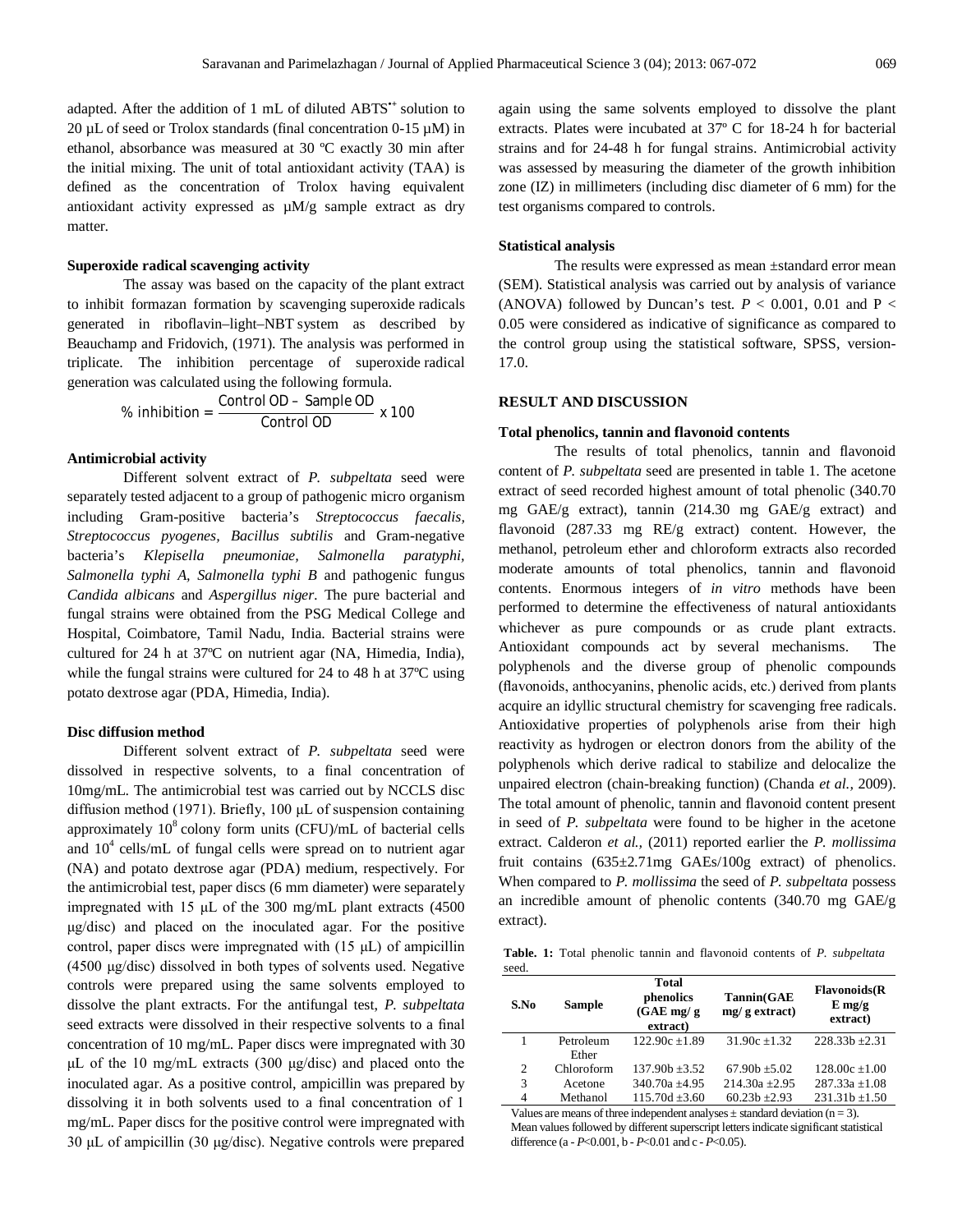# **Ferric reducing antioxidant power (FRAP) assay**

The results of ferric reducing antioxidant power assay are shown in Table 2. Among the different solvent extracts of *P. subpeltata* the acetone extract followed by methanol extract showed the maximum amount of reduction (63.03 and 45.20 mmol Fe (II)/ mg extract, respectively). This method is ideal to determine the capability of antioxidants to decrease the ferric iron. It is based on the multifaceted form of ferric iron and 2, 3, 5 triphenyl-1, 3, 4 triaza-2- azoniacyclopenta-1,4-diene chloride (TPTZ) to the ferrous form. This lowering is monitored through measuring the change in absorption at 593nm, using the spectrophotometer.

**Table. 2:** FRAP, Metal chelating and ABTS radical scavenging activity of *P. subpeltata* seed.

| S.<br>N <sub>0</sub> | <b>Sample</b> | FRAP(mmo<br>$l \mathbf{F}e(\mathbf{II})/mg$<br>extract) | <b>Metal</b><br>chelating<br><b>Activity</b> (mg<br>EDTA/g<br>extract) | $ABTS'+(\mu M)$<br>trolox equi/g<br>extract) |
|----------------------|---------------|---------------------------------------------------------|------------------------------------------------------------------------|----------------------------------------------|
|                      | Petroleum     | $30.11^d + 0.78$                                        | $45.22^{\text{d}} + 1.55$                                              | $1887.69^{\text{d}} \pm 12.59$               |
|                      | Ether         |                                                         |                                                                        |                                              |
| 2.                   | Chloroform    | $28.12^{\circ} + 0.28$                                  | $39.15^{\circ} + 1.78$                                                 | $1942.24^{\circ} + 8.21$                     |
| 3.                   | Acetone       | $63.03^a + 0.10$                                        | $144.23^a + 0.20$                                                      | $3276.98^a \pm 3.55$                         |
| 4.                   | Methanol      | $45.20^b + 1.15$                                        | $123.29^{b} + 0.10$                                                    | $3074.23^b \pm 5.81$                         |
|                      |               |                                                         |                                                                        |                                              |

Values are means of three independent analyses  $\pm$  standard deviation (n = 3). Mean values followed by different superscript letters indicate significant statistical difference (<sup>a</sup> - *P*<0.001, <sup>b</sup> - *P*<0.01 and <sup>c</sup> - *P*<0.05).

### **Metal chelating activity**

Elemental species such as ferrous iron  $(Fe<sup>2+</sup>)$  can facilitate the production of ROS within animal and human systems; hence, the ability of substances to chelate iron can be a valuable antioxidant capability. Iron, in nature, can be found as either ferrous (Fe<sup>2+</sup>) or ferric ion (Fe<sup>3+</sup>), with the latter form of ferric ion predominating in foods. Ferrous ions  $(Fe^{2+})$  chelation may render important antioxidative effects by retarding metalcatalyzed oxidation. The ferrous iron chelating activity of seed of *P. subpeltata* are shown in table 2.

All the extracts were capable of chelating ferrous ion effectively. Ferrous ions ( $Fe^{2+}$ ) are the most powerful pro-oxidants among the various species of metal ions. Minimizing ferrous ( $Fe^{2+}$ ) ions may afford protection against oxidative damage by inhibiting production of ROS and lipid peroxidation. Ferrozine can quantitatively form complexes with  $Fe<sup>2+</sup>$  in this method. In the presence of chelating agents the complex formation is disrupted, resulting in a decrease in the red colour of the complex. Measurement of colour reduction therefore allows estimating the metal chelating activity of the coexisting chelator. Lower absorbance indicates higher metal chelating activity.

Chelation of Metal iron is an important antioxidant property; therefore the seed extract was assessed for its ability to struggle with ferrozine for ferrous  $Fe^{2+}$  in the solution. In this assay, the seed interfered with the formation of ferrous and ferrozine complex suggesting that they have chelating activity and are capable of capturing ferrous iron before ferrozine. Especially the acetone extract reduced the red colour complex immediately and gave the higher chelating activity (144.23 mgEDTA/g extract) followed by the methanol extract which also produced the better amount of activity.

#### **DPPH radical scavenging activity**

The  $IC_{50}$  values of different solvent extract of seed are shown in Figure 1. The result suggested that the acetone extract of seed of *P. subpeltata* exhibit highest activity (IC<sub>50</sub> 26.37 μg/ml) followed by the methanol extract which also gave better result  $(IC_{50}$  32.47  $\mu$ g/ml). DPPH assay is the common spectrophotometric method for analyzing the antioxidant property and it involves a hydrogen atom transfer process (Kaviarasan et *al.,* 2007). The acetone extract of seed of *P. subpeltata* which contains the enormous amount of hydrogen donor molecules  $(IC_{50})$ 26.37 μg/ml) found from the reduced production of radicals and their ability to decolorize the purple colour of the DPPH. Naturally, fruits and vegetables comprise a huge amount of antioxidants which diminish the radicals and protect the body cells. Hence the results supported that the seed of *P. subpeltata*  exhibit excellent antioxidant activity. Several studies have found the phenolic contents of plant extracts contribute to the excellent antioxidant/radical scavenging ability (Srinivasa Rao *et al.,* 2010). Therefore, our finding revealed that the antioxidant activity of *P. subpeltata* seed might be attributed to at least in part of the phenolic compounds.



**Fig. 1:** DPPH radical scavenging activity of *Passiflora subpeltata* seed. Values are mean of different aliquot determination  $(n=3)$   $\pm$  standard deviation. Mean values followed by different superscript letters indicate significant statistical difference  $(^{a}$  -  $P<0.001$ ,  $^{b}$  -  $P<0.01$ ).

#### **ABTS cation radical scavenging activity**

The efficiency of ABTS cation radical scavenging activity expressed as Trolox equivalent in different solvent extract of seed of *P. subpeltata* is shown in table 2. The results obtained in the present investigation revealed that the acetone extract of seed possess an utmost activity (3276.98 μM trolox equi/g extract). ABTS<sup>\*+</sup> are more reactive than DPPH radicals and unlike the reactions with DPPH radical which involves the hydrogen atom transfer; the reaction with ABTS radicals involves the electron transfer process (Kaviarasan et *al.,* 2007). The experiment is carried out using the decolorization assay, which involves the production of the ABTS chromophore by the oxidation of ABTS with potassium persulphate. It is applicable to both hydrophilic and lipophilic compounds. The seed extract reacted with the ABTS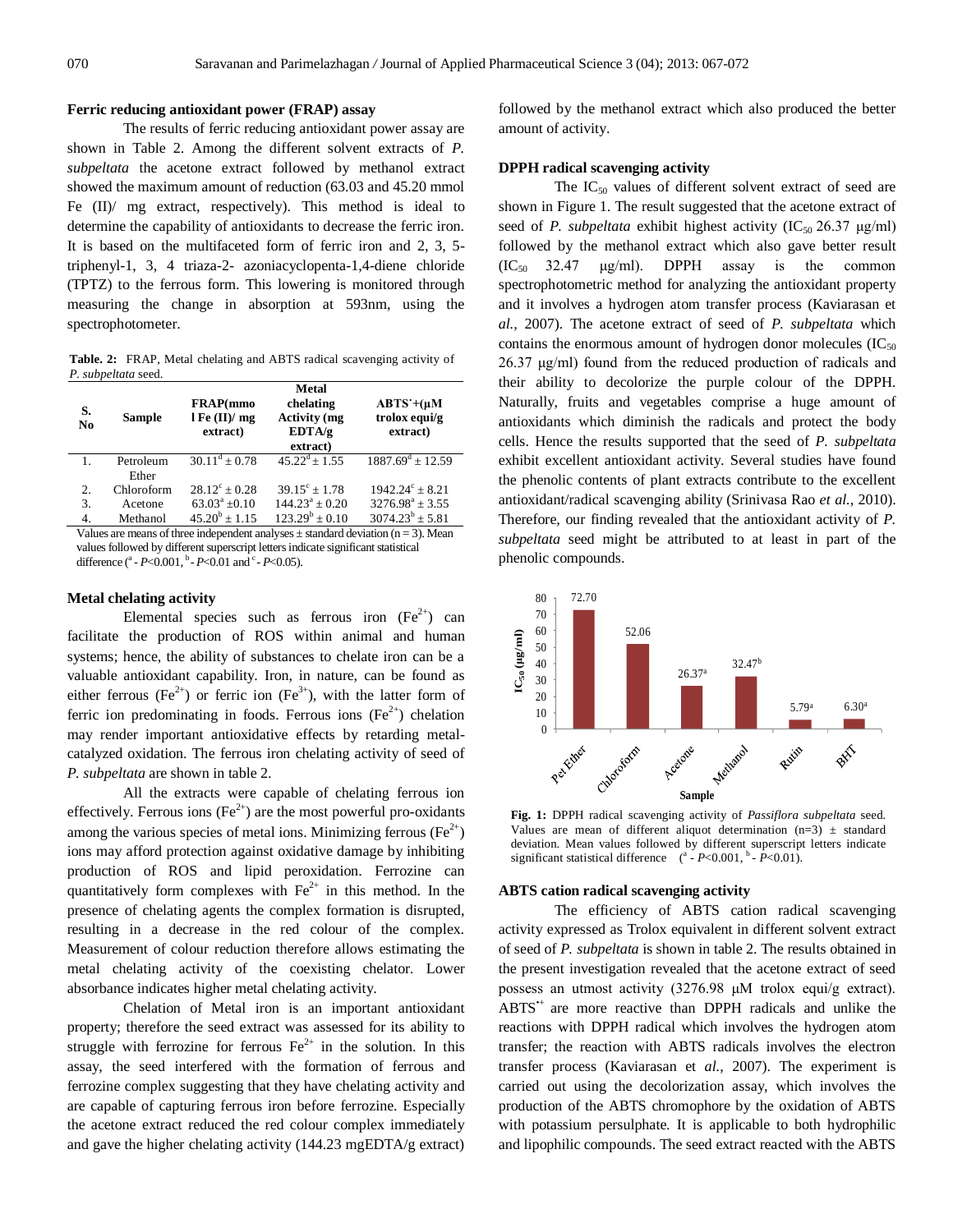solution and donate more electrons to reduce the colour of the solution which gives the higher amount of Trolox equivalent values implies a greater antioxidant activity. Earlier study reported that the species of *P. foetida* fruit peel, flower, leaves and seed shows better ABTS cation radical scavenging activity (Sasikala *et al.,* 2011).

#### **Superoxide radical scavenging activity**

Superoxide radical scavenging assay estimated based on the capacity of the samples to improve the aerobic photochemical reduction of nitroblue tetrazolium (NBT) in the presence of riboflavin. All solvent extracts of seed of *P. subpeltata* showed significant scavenging activity on the superoxide radicals in a dose dependent manner (Figure 2).



**Fig. 2:** Superoxide radical scavenging activity of *P. subpeltata* seed. Values are mean of triplicate determination  $(n=3)$   $\pm$  standard deviation Mean values followed by different superscript letters indicate significant statistical difference  $\left( \begin{array}{cc} a & -P < 0.001 \end{array} \right)$  and  $\left( \begin{array}{cc} b & -P < 0.01 \end{array} \right)$ .

Ability of acetone extract to scavenge superoxide radicals (75.18%) is appreciable when compared to Rutin (79.3%) and BHT (84.2%). Superoxide is also one of the most harmful radical and its scavenging is necessary because it acts as the precursor for other major ROS like hydrogen peroxide, hydroxyl and singlet oxygen. Numerous biological reactions generate superoxide radical which is a highly toxic species (Kannat *et al.,* 2007). Since, the acetone and methanol extracts obtained by the soxhlet extraction of seed of *P. subpeltata* showed appreciable percentage of scavenging activity against superoxide radical, it can be used against adverse effects caused by superoxide radical in the body. Phenolic compounds are a category of phytonutrients with strong antioxidant properties and the relationships between

**Table. 3:** Antimicrobial activity of *P. subpeltata* seed.

phenolic content and antioxidant activity have been reported earlier (Newell *et al.,* 2010). Therefore the higher amount of phenolic content present in acetone extract of seed of *P. subpeltata*  might have contributed to an effective superoxide radical scavenging property.

# **Antimicrobial activity** *Disc diffusion method*

Different solvent extracts of *P. subpeltata* seed exhibited varying antimicrobial activity, as shown by the growth inhibition zones (IZ) (Table 3).

The greater inhibition zone, indicate greater antimicrobial activity. The results from the disc diffusion method indicate that the tested *P. subpeltata* seed extracts had comparable antibacterial effects against both Gram-positive and Gramnegative bacteria. Furthermore, it can be seen from Table 3, that the acetone extract followed by methanol extract showed more inhibition against most of the bacteria. However, against *S. typhi* B and *K. pneumonia*, the acetone extract showed better antibacterial activities (27 and 23 mm, respectively) than the methanol extract (14 and 17 mm, respectively). The result from the disc diffusion method against the fungal strains is shown in Table 3.

It can be seen that both acetone and methanol extracts *P. subpeltata* seed exhibited (13.23 and 15.21 mm) excellent antifungal activity in *A. niger*. The results were comparable with the standard drug, Ampicillin and Fluconazole. Results from the antimicrobial study suggest that phenolic compounds are responsible for the antibacterial and antifungal activities of different extract of *P. subpeltata* seed. Numerous works have reported the antibacterial effects of these metabolites against a wide range of bacteria (Rodríguez *et al.,* 2009). It has been reported that hydrolyzable tannins have potent antibacterial effects on various bacteria including *B. subtilis* (Tian *et al.,* 2009). Phenolic compounds can act at two different levels: the cell membrane and cell wall of the microorganisms. They can interact with the membrane proteins of bacteria by means of hydrogen bonding through their hydroxyl groups which can result in changes in membrane permeability and cause cell destruction. They can also penetrate into bacterial cells and coagulate cell content (Sengul *et al.,* 2009). Phenolic compounds are known to be synthesized by plants in response to microbial infection; it is therefore logical that they have been found *in vitro* to be effective antimicrobial substances against a wide array of micro-organisms (Makhlouf *et al.,* 2013).

| S.No |                    |                               | Inhibition Zone (mm) of P. subpeltata seed |                 |                               |                               |  |
|------|--------------------|-------------------------------|--------------------------------------------|-----------------|-------------------------------|-------------------------------|--|
|      | Microorganism      | Ampicillin                    | <b>Fluconazole</b>                         | Chloroform      | Acetone                       | <b>Methanol</b>               |  |
|      | S. faecalis        | $11.65 \pm 1.03$              |                                            | $7.93 \pm 0.52$ | $10.00 \pm 1.60$              | $12.67 \pm 1.58$              |  |
|      | <i>S. pyogenes</i> | $16.70 \pm 0.12$ <sup>*</sup> |                                            | $6.65 \pm 0.59$ | $13.00 \pm 1.23$              | $11.33 \pm 0.58$              |  |
|      | <b>B.</b> subtilis | $17.76 \pm 1.21$              |                                            | $8.33 \pm 0.50$ | $11.33 \pm 1.56$              | $13.67 \pm 1.43$              |  |
|      | S. paratyphi       | $25.01 \pm 1.50$              |                                            | $5.67 \pm 1.33$ | $21.67 \pm 1.52$              | $18.00 \pm 1.76$              |  |
|      | S. typhi A         | $27.01 \pm 0.12$ <sup>*</sup> |                                            | $8.05 \pm 1.20$ | $23.67 \pm 1.53$ <sup>*</sup> | $14.00 \pm 1.02$ <sup>*</sup> |  |
|      | S. typhi B         | $29.30 \pm 1.00^{\circ}$      |                                            | $5.67 \pm 1.15$ | $27.00 \pm 1.00^{\circ}$      | $12.00 \pm 1.25$              |  |
|      | K. pneumoniae      | $29.21 \pm 1.65$ <sup>*</sup> |                                            | $6.00+1.06$     | $23.00 \pm 1.00$              | $17.00 \pm 1.00$              |  |
|      | C. albicans        |                               | $13.30 + 1.24$                             | $7.80 \pm 0.50$ | $13.05 \pm 1.34$              | $12.34 \pm 1.90$              |  |
|      | A. niger           |                               | $16.50 \pm 0.38$                           | $9.34 \pm 0.42$ | $15.21 \pm 0.12$ <sup>*</sup> | $13.23 \pm 0.23$ <sup>*</sup> |  |

Values are means of three independent analyses  $\pm$  standard deviation (n = 3). Mean values followed by different superscript letters indicate significant statistical difference ( $\epsilon$ *P*<0.001).